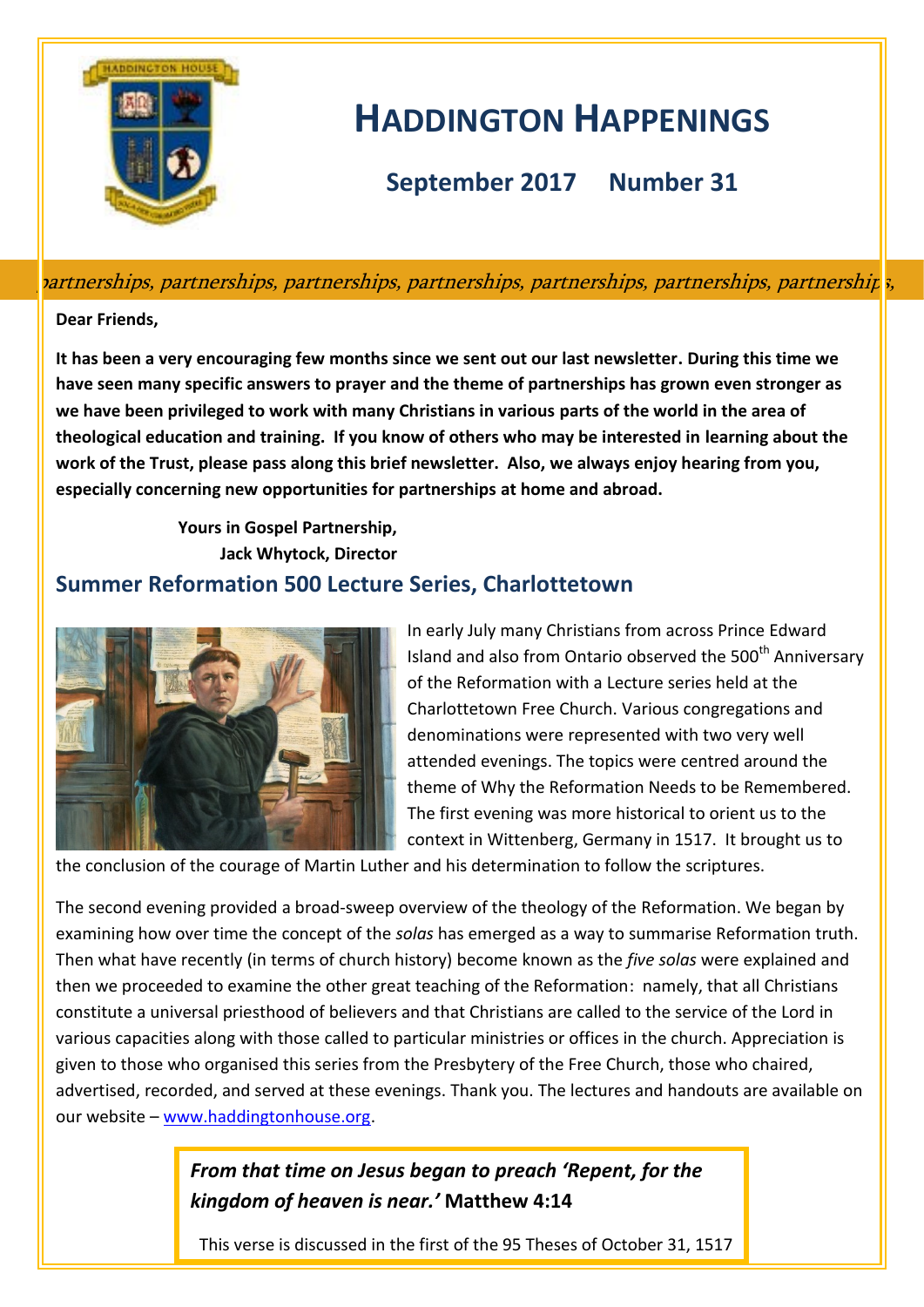# **The 2017 Haddington House Journal - a Themed Journal on the Reformation**



As indicated in our last newsletter, we are grateful again to the international team of writers who contributed to this year's special volume. Authors include Michael Haykin, Flip Buys, Cameron Fraser, John Koning, and many others. There are two fine sermons included this year one from a question in the Heidelberg Catechism and one on Daniel chapter one. Please email the editor, journal compail.com if you would like a copy posted to you or one to give as a gift. Back issues of the *Journal* at available on our website, [www.haddingtonhouse.org](http://www.haddingtonhouse.org/)

*For in the gospel a righteousness from God is revealed, a righteousness that is by faith from first to last, just as it is written, 'The righteous will live by faith.'* **Rms. 1:17**

### **Africa Partner Updates**



Wilbert Chipenyu, a Visiting Lecturer at Dumisani Theological Institute in the Eastern Cape Province of South Africa, has been living with our Director, Jack Whytock, for Term Three. They have both been involved in the Dumisani chapel services with a special series, *Your Calling*; have been team teaching an Advanced Homiletics course; have been out in various churches preaching and leading worship, and have been talking to potential new

students each Sunday. They have had a good Term. Wilbert plans to return to his native Zimbabwe later this month.

Nancy Whytock returns to Dumisani for Term Four when Wilbert returns to Zimbabwe where he will be doing some training workshops for local Christian leaders. We are delighted that Nancy has managed to get around to several churches while home this summer and talk to folks about the work at this partner college— Dumisani--and also give updates that the library is up and running in Uganda at Africa Reformation Theological Seminary, Kampala.



*How good and pleasant it is when brothers live together in unity.* **Psalm 133:1**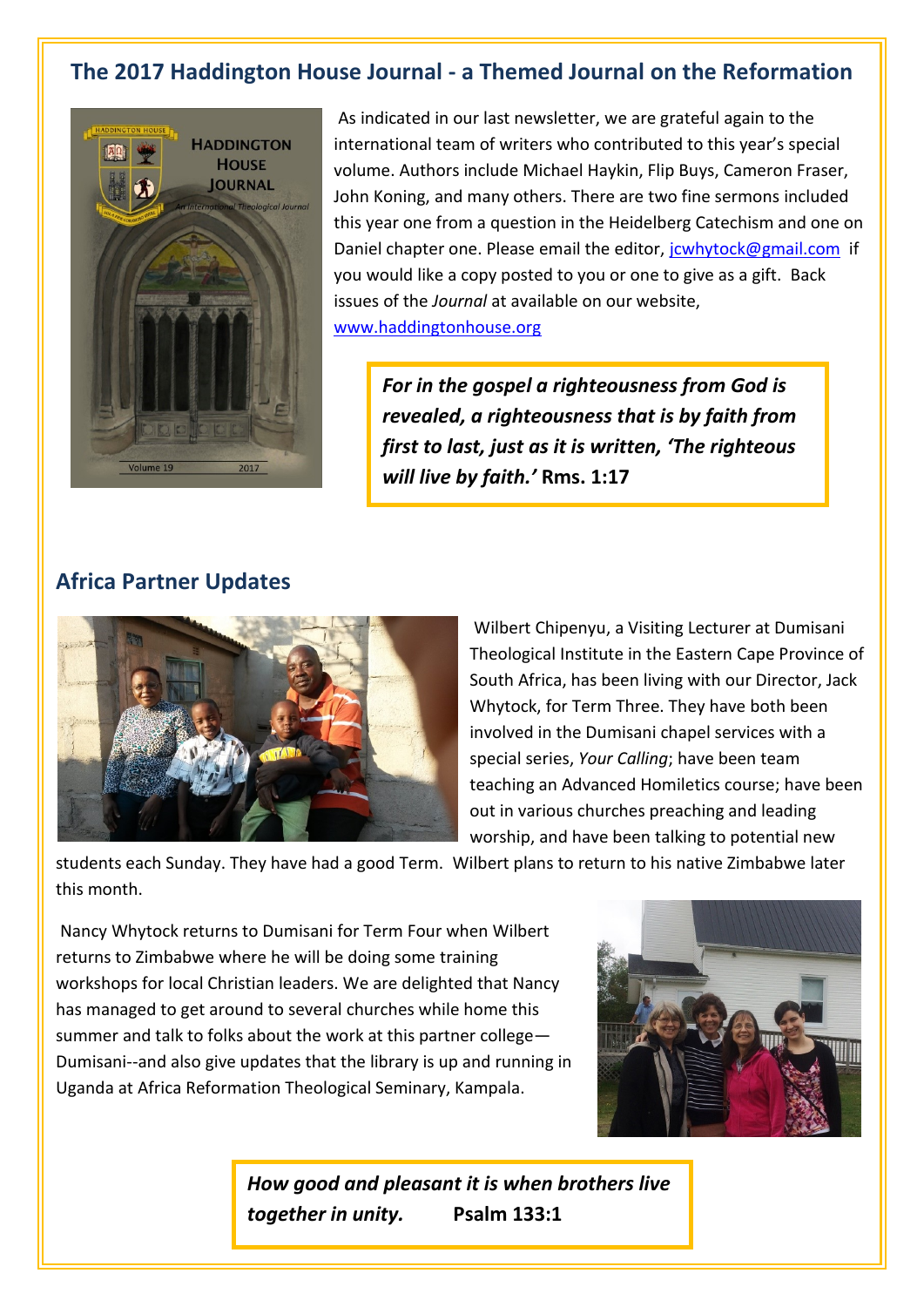### **Haddington House Trust partners with The Gospel Coalition**

# **THEGOSPE<br>COALITION**

One mandate of Haddington House Trust is to help publish or source sound theological literature and get it into the hands of students and pastors. This year has seen an exceptional partnership formed through The Gospel Coalition and their work for **Theological Famine Relief.** 

The seeds for this partnership began in 2016 in Sao Paulo, Brazil at the General assembly of the World Reformed Fellowship when a meeting took place between Dr. Whytock and Dr Ligon Duncan. From this has emerged a tremendous and fruitful opportunity to partner together. Lord willing, literally over 2,000 Global Study Bibles will have been distributed across the Eastern Cape in Africa by the time this project is finished. These study bibles are a mini-theological library for church leaders.





Next we have been distributing a book about the prosperity gospel or what is sometime called the health and wealth gospel. We are hoping to see about 1,000 of these books placed into the hands of Christian leaders across the Eastern Cape in Africa. Sometimes seminars have been conducted while distributing these. If you would like to help with travel expenses for this special distribution project simply designate a gift through Haddington House marked travel funds.

Plans for visits to many churches in early October are now in place so we hope many boxes of these special

edition study bibles and the other books will literally fill the car to overflowing as we make stops around the Eastern Cape. The students at Dumisani have been tremendous ambassadors and have been contacting their church leaders in advance of our coming to their town or village. Please pray for this special October literature outreach campaign.



**If you would like to learn more about this project, you can find an article on The Gospel Coalition Facebook page and the July 25, 2017 post.** 

*You must teach what is in accord with sound doctrine.* **Titus 2:1** *…contend for the faith that was once for all entrusted to the saints.* **Jude 3**

*Now the Bereans were of more noble character than the Thessalonians, for they received the message with great eagerness and examined the Scriptures every day to see if what Paul said was true.* **Acts 17:11**